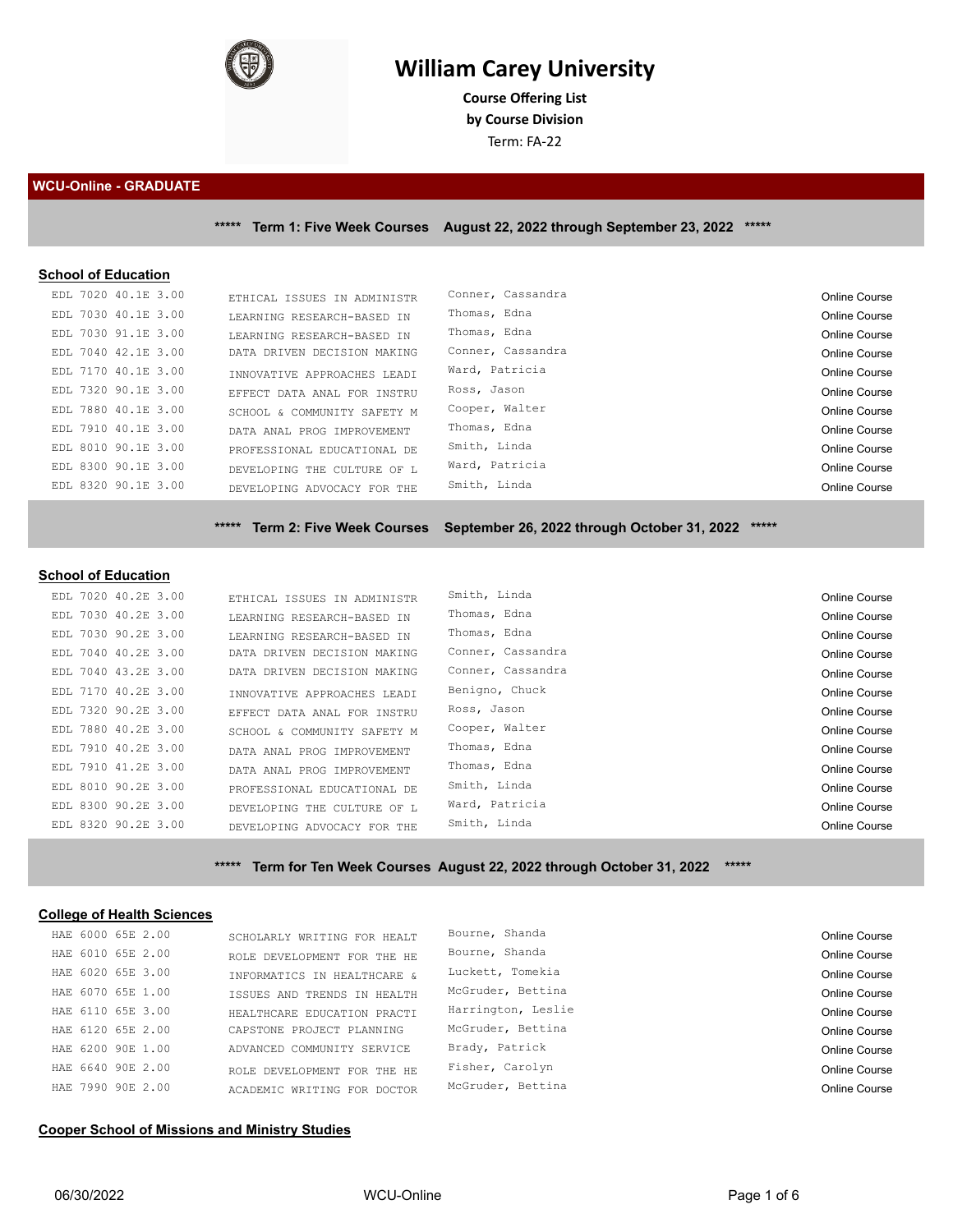| CTH 5300 40E 2.00 | MEDIEVAL THEOLOGY   | Golson, T. | Online Course |
|-------------------|---------------------|------------|---------------|
| CTH 6200 40E 4.00 | SYSTEMATIC THEOLOGY | Golson, T. | Online Course |

# **School of Arts and Letters**

# **Department of History/Social Science**

|  | HIS 5210 40E 3.00                                | HISTORIOGRAPHY                                             | Noonkester, Myron | Online Course        |
|--|--------------------------------------------------|------------------------------------------------------------|-------------------|----------------------|
|  | HIS 5900 40E 3.00                                | CIVIL WAR FIELD EXPERIENCE                                 | Noonkester, Myron | Online Course        |
|  | HIS 6220 40E 3.00                                | BRITAIN, 1714-1850                                         | Noonkester, Myron | <b>Online Course</b> |
|  |                                                  |                                                            |                   |                      |
|  | <b>Department of Lit/Lang</b>                    |                                                            |                   |                      |
|  | ENG 5040 40E 3.00                                | SURVEY OF DRAMA                                            | Ruckel, Terri     | Online Course        |
|  | ENG 6010 40E 3.00                                | BIBLIOGRAPHY AND RESEARCH                                  | Massey, Lorie     | <b>Online Course</b> |
|  | ENG 6120 40E 3.00                                | SEMINAR IN WORLD LITERATURE                                | Newman, Marsha    | Online Course        |
|  | <b>School of Business</b>                        |                                                            |                   |                      |
|  | MBA 6130 65E* 3.00                               | ECONOMIC PRINCIPLES AND CON                                | Madaris, Michael  | <b>Online Course</b> |
|  | * \$30.00 proctoring fee                         |                                                            |                   |                      |
|  |                                                  |                                                            |                   |                      |
|  | MBA 6410 65E 3.00                                | ENTREPRENEURSHIP                                           | Mooneyhan, David  | <b>Online Course</b> |
|  | MBA 6430 65E 3.00                                | ORGANIZATIONAL BEHAVIOR                                    | Thompson, Robert  | <b>Online Course</b> |
|  | <b>School of Education</b>                       |                                                            |                   |                      |
|  | EBD 6910 40E* 3.00                               | INTRODUCTION TO STUDENTS WI                                | Yeager, Mark      | <b>Online Course</b> |
|  | * Masters Students Only.                         |                                                            |                   |                      |
|  | EBD 6920 40E* 3.00                               | ASSESSMENT OF STUDENTS WITH                                | Lassiter, Suzie   | <b>Online Course</b> |
|  | * Masters Students Only.                         |                                                            |                   |                      |
|  | EBD 6950 40E 3.00                                |                                                            | Yeager, Mark      | Online Course        |
|  |                                                  | CUR RESEARCH/BES PRACT-EDU/<br>CUR RESEARCH/BES PRACT-EDU/ | Lassiter, Suzie   | Online Course        |
|  | EBD 6980 40E 3.00                                |                                                            | Yeager, Mark      | Online Course        |
|  |                                                  | PRACTICUM/INTERNSHIP IN EMO                                | Burnett, Martha   | Online Course        |
|  | EBD 7910 40E* 3.00                               | PRACTICUM/INTERNSHIP IN EMO                                | Yeager, Mark      | <b>Online Course</b> |
|  | * Specialist Students Only.                      | ADV. INTRO TO STUDENTS/EMOT                                |                   |                      |
|  |                                                  |                                                            |                   |                      |
|  | EBD 7920 40E 3.00                                | ADV. ASSESSMENT OF STUDENT                                 | Lassiter, Suzie   | Online Course        |
|  | EBD 7970 40E 3.00                                | ADV. BEHAVIORAL ANALYSIS                                   | Yeager, Mark      | <b>Online Course</b> |
|  | EBD 7980 40E 3.00                                | ADV. PRACT/INTERSHIP IN EMO                                | Yeager, Mark      | Online Course        |
|  | ECE 5300 40E 3.00                                | ASSESSING YOUNG CHILDREN                                   | Thompson, Deidra  | Online Course        |
|  | EDL 6010 101E 3.00                               | EPIC I: ORGANIZATIONAL LEA                                 | Burnett, Benjamin | <b>Online Course</b> |
|  | EDL 6010 40E* 3.00                               | ORGANIZATIONAL LEADERSHIP                                  | Benigno, Chuck    | Online Course        |
|  | * Cohort 11B                                     |                                                            |                   |                      |
|  | EDL 6010 42E* 3.00                               | ORGANIZATIONAL LEADERSHIP                                  | Benigno, Chuck    | <b>Online Course</b> |
|  |                                                  | * Specialist Only; Cohort 11B                              |                   |                      |
|  | EDL 6040 40E* 3.00                               | DATA-DRIVEN INSTRUCTION                                    | Sellers, Kathy    | <b>Online Course</b> |
|  |                                                  | * Cohort 12 Master's Students Only                         |                   |                      |
|  | EDL 6040 82E* 3.00                               | DATA-DRIVEN INSTRUCTION                                    | Sellers, Kathy    | Online Course        |
|  |                                                  | * Cohort 12 Specialist Students Only                       |                   |                      |
|  |                                                  |                                                            | Burnett, Benjamin |                      |
|  | EDL 6060 100E 3.00                               | PA: JUDICIAL AND ETHICS CON                                |                   | <b>Online Course</b> |
|  | EDL 6070 40E* 3.00<br>* Masters only; Cohort 12A | INSTRUCTIONAL LEADERSHIP                                   | Benton, Kim       | <b>Online Course</b> |
|  |                                                  |                                                            |                   |                      |
|  | EDL 6080 80E* 3.00                               | BEST PRACTICES                                             | Conner, Cassandra | <b>Online Course</b> |
|  |                                                  | * Cohort 11A; Master's Only                                |                   |                      |
|  | EDL 7010 100E 3.00                               | PA: ADVANCED ORGANIZATIONA                                 | Burnett, Benjamin | <b>Online Course</b> |
|  | EDL 7010 102E 3.00                               | EPIC II: ADVANCED ORGANIZA                                 | Burnett, Benjamin | <b>Online Course</b> |
|  | EDL 7020 100E 3.00                               | PA: ETHICAL ISSUES IN ADMI                                 | Burnett, Benjamin | Online Course        |
|  |                                                  |                                                            |                   |                      |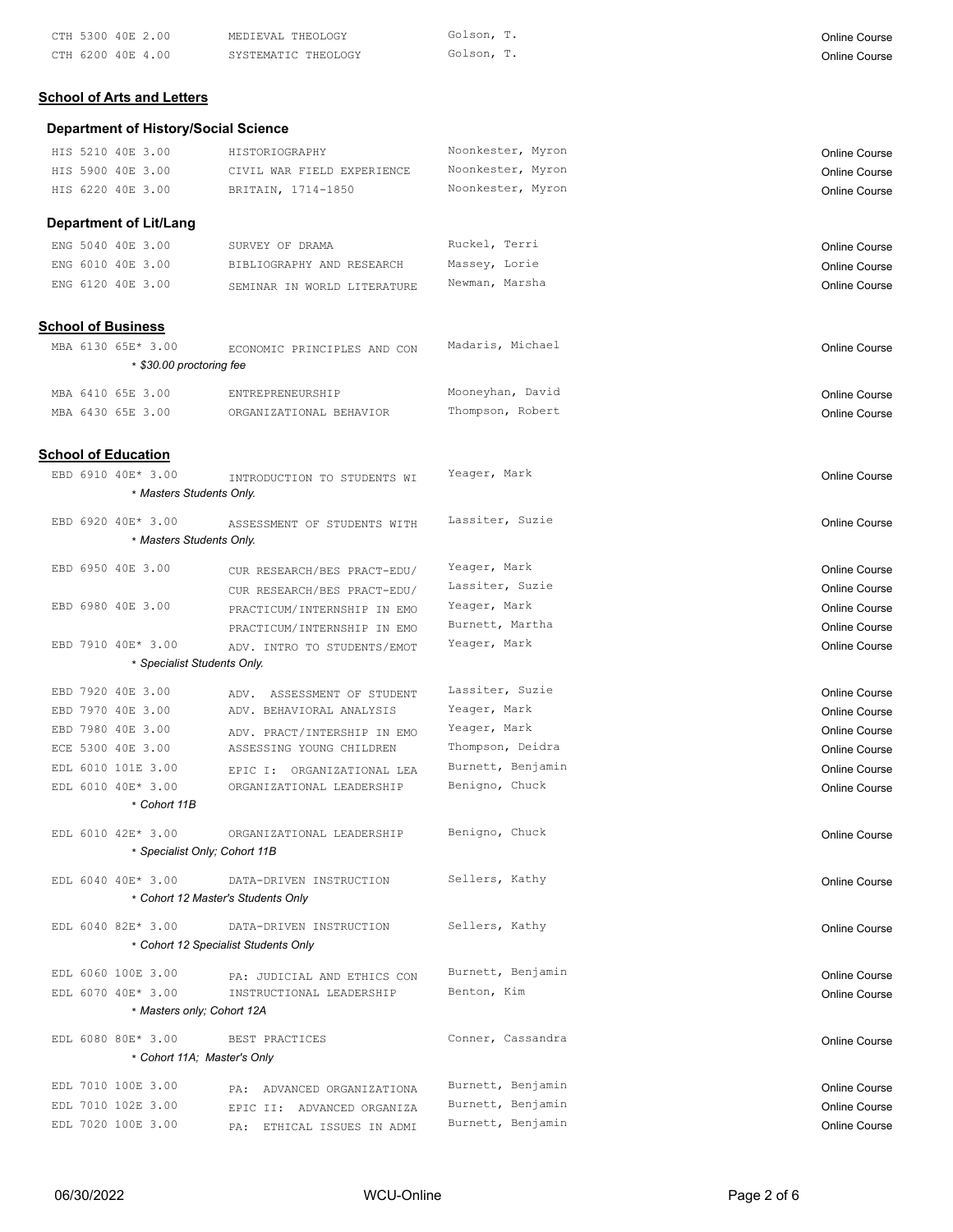| EDL 7030 103E 3.00    | NISL: LEARNING RESEARCH-BA    | Burnett, Benjamin  | <b>Online Course</b> |
|-----------------------|-------------------------------|--------------------|----------------------|
| EDL 7040 103E 3.00    | NISL:<br>DATA DRIVEN DECISION | Burnett, Benjamin  | <b>Online Course</b> |
| EDL 7170 101E* 3.00   | CEO ACADEMY: INNVTVE APPRCH   | Benigno, Chuck     | Online Course        |
| * CEO ACADEMY         |                               |                    |                      |
| EDL 7300 100E 3.00    | SCHOOL FIN. INFLUENCED<br>PA: | Burnett, Benjamin  | Online Course        |
| EDL 7880 43E* 3.00    | SCHOOL & COMMUNITY SAFETY M   | Cooper, Walter     | <b>Online Course</b> |
| * IAA SPECIALIST ONLY |                               |                    |                      |
|                       |                               |                    |                      |
| EDL 7890 40E 3.00     | EDUCATIONAL UNIT SELF-STUDY   | Morris, Barry      | <b>Online Course</b> |
| EDL 7890 41E 3.00     | EDUCATIONAL UNIT SELF-STUDY   | Morris, Barry      | <b>Online Course</b> |
| EDL 7890 42E 3.00     | EDUCATIONAL UNIT SELF-STUDY   | Morris, Barry      | <b>Online Course</b> |
| EDL 7890 43E 3.00     | EDUCATIONAL UNIT SELF-STUDY   | Morris, Barry      | <b>Online Course</b> |
| EDL 7890 44E 3.00     | EDUCATIONAL UNIT SELF-STUDY   | Morris, Barry      | <b>Online Course</b> |
| EDL 7890 45E 3.00     | EDUCATIONAL UNIT SELF-STUDY   | Morris, Barry      | <b>Online Course</b> |
| EDL 7910 101E 3.00    | EPIC I: DATA ANAL PROG IMP    | Burnett, Benjamin  | <b>Online Course</b> |
| EDL 7910 103E 3.00    | NISL: DATA ANAL PROG IMPRO    | Burnett, Benjamin  | <b>Online Course</b> |
| EDL 8120 90E 3.00     | RESEARCH IN EDUCATIONAL ADM   | Dearman, Frances   | <b>Online Course</b> |
| EDL 8120 91E 3.00     | RESEARCH IN EDUCATIONAL ADM   | Roberts, Jalynn    | Online Course        |
| EDL 8120 92E 3.00     | RESEARCH IN EDUCATIONAL ADM   | Leonard, Edward    | Online Course        |
| EDL 8120 93E 3.00     | RESEARCH IN EDUCATIONAL ADM   | Ross, Jason        | <b>Online Course</b> |
| EDL 8130 90E 3.00     | RESEARCH IN EDUCATIONAL ADM   | Dearman, Frances   | Online Course        |
| EDL 8130 91E 3.00     | RESEARCH IN EDUCATIONAL ADM   | Dearman, Frances   | <b>Online Course</b> |
| EDL 8130 92E 3.00     | RESEARCH IN EDUCATIONAL ADM   | Smith, Linda       | <b>Online Course</b> |
| EDL 8150 90E 3.00     | RESEARCH IN EDUCATIONAL ADM   | Roberts, Jalynn    | Online Course        |
| EDL 8150 91E 3.00     | RESEARCH IN EDUCATIONAL ADM   | Smith, Linda       | <b>Online Course</b> |
| EDL 8160 91E 3.00     | RESEARCH IN EDUCATIONAL RES   | Dearman, Frances   | <b>Online Course</b> |
| EDL 8160 94E 3.00     | RESEARCH IN EDUCATIONAL RES   | Roberson, Thelma   | <b>Online Course</b> |
| EDL 8400 102E 1.00    | APPLIED DOCTORAL RESEARCH     | Smith, Linda       | <b>Online Course</b> |
| EDL 8400 103E 1.00    | APPLIED DOCTORAL RESEARCH     | Thomas, Brenda     | Online Course        |
| EDL 8400 105E 1.00    | APPLIED DOCTORAL RESEARCH     | Weaver, Liesa      | Online Course        |
| EDL 8400 106E 1.00    | APPLIED DOCTORAL RESEARCH     | Whitcomb, Susan    |                      |
| EDL 8400 90E 1.00     | APPLIED DOCTORAL RESEARCH     | Burnett, Benjamin  | <b>Online Course</b> |
|                       |                               | Cooper, Walter     | Online Course        |
| EDL 8400 91E 1.00     | APPLIED DOCTORAL RESEARCH     |                    | Online Course        |
| EDL 8400 92E 1.00     | APPLIED DOCTORAL RESEARCH     | Hanson, Susan      | <b>Online Course</b> |
| EDL 8400 93E 0.00     | APPLIED DOCTORAL RESEARCH     | Holifield, Cena    | <b>Online Course</b> |
| EDL 8400 94E 1.00     | APPLIED DOCTORAL RESEARCH     | Leonard, Edward    | <b>Online Course</b> |
| EDL 8400 95E 1.00     | APPLIED DOCTORAL RESEARCH     | Liverett, Christin | Online Course        |
| EDL 8400 96E 1.00     | APPLIED DOCTORAL RESEARCH     | Morris, Barry      | Online Course        |
| EDL 8400 97E 1.00     | APPLIED DOCTORAL RESEARCH     | Payne, Carol       | Online Course        |
| EDL 8400 98E 1.00     | APPLIED DOCTORAL RESEARCH     | Pierce, Willie     | Online Course        |
| EDL 8400 99E 1.00     | APPLIED DOCTORAL RESEARCH     | Roberts, Jalynn    | Online Course        |
| EDL 9000 90E 0.00     | COMPRENSHIVE EXAM FOR DOCTO   | Smith, Linda       | <b>Online Course</b> |
| EDU 5720 40E 3.00     | SURVEY OF EXCEPTIONAL CHILD   | Boykin, Jennifer   | Online Course        |
| EDU 5720 41E 3.00     | SURVEY OF EXCEPTIONAL CHILD   | Boykin, Jennifer   | Online Course        |
| EDU 5720 43E 3.00     | SURVEY OF EXCEPTIONAL CHILD   | Boykin, Jennifer   | <b>Online Course</b> |
| EDU 5720 80E 3.00     | SURVEY OF EXCEPTIONAL CHILD   | Boykin, Jennifer   | Online Course        |
| EDU 5740 80E 3.00     | READING IN THE MIDDLE AND S   | Conner, Cassandra  | Online Course        |
| EDU 5750 40E 3.00     | TEACHER INDUCTION             | Weiss, Cassandra   | Online Course        |
| EDU 6010 40E 3.00     | SOCIAL STUDIES IN THE ELEME   | Provost, Leslie    | Online Course        |
| EDU 6020 40E 3.00     | TRENDS IN CHILDREN'S LITERA   | Morris, Barry      | <b>Online Course</b> |
| EDU 6070 80E 3.00     | ELEMENTARY SCHOOL MATHEMATI   | Conner, Cassandra  | Online Course        |
| EDU 6090 80E 3.00     | SCIENCE IN THE ELEMENTARY S   | Wheat, Kristen     | <b>Online Course</b> |
| EDU 6100 40E 3.00     | METACOGNITION                 | Liverett, Christin | Online Course        |
| EDU 6110 40E 3.00     | CURRENT TRENDS IN READING     | Ward, Patricia     | Online Course        |
| EDU 6110 80E 3.00     | CURRENT TRENDS IN READING     | Payne, Carol       | Online Course        |
| EDU 6200 42E 3.00     | TEACHER AS RESEARCHER         | Harrison, Bradford | Online Course        |
| EDU 6200 80E 3.00     | TEACHER AS RESEARCHER         | Weaver, Michael    | Online Course        |
| EDU 6250 40E 3.00     | TECHNOLOGY IN EDUCATION       | Luke, Shanna       | Online Course        |
|                       |                               |                    |                      |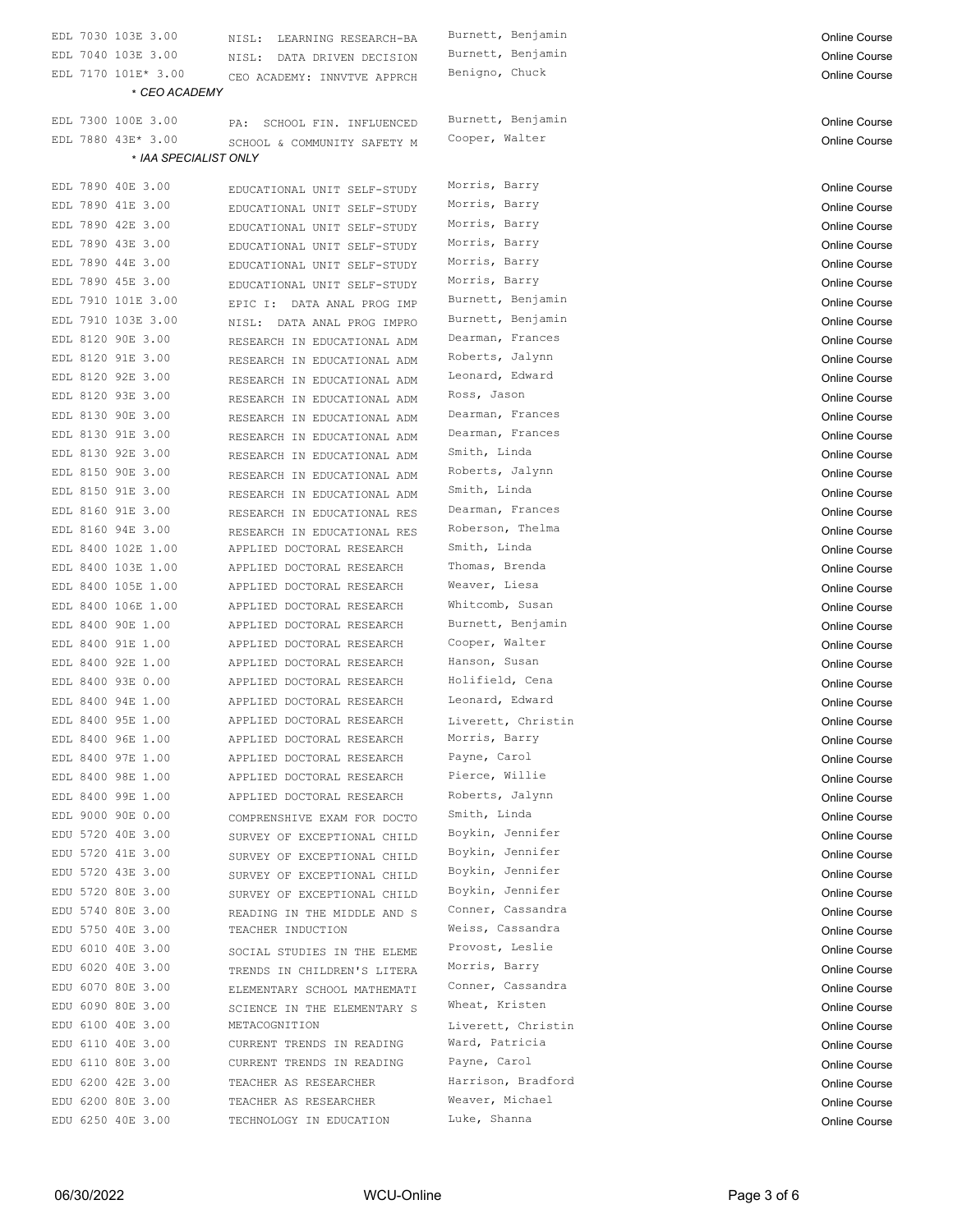|     | EDU 6250 41E 3.00                   | TECHNOLOGY IN EDUCATION                                | Dean, Elaine       | Online Course                         |
|-----|-------------------------------------|--------------------------------------------------------|--------------------|---------------------------------------|
|     | EDU 6250 80E 3.00                   | TECHNOLOGY IN EDUCATION                                | Mercer, Rachel     | Online Course                         |
|     | EDU 6260 40E 3.00                   | COOPERATIVE LEARNING                                   | Hanson, Susan      | Online Course                         |
|     | EDU 6270 40E 3.00                   | PERFORMANCE ASSESSMENT                                 | Stanford, Barbara  | <b>Online Course</b>                  |
|     | EDU 6300 40E 3.00                   | HIST/PHIL FND OF EDUCATION                             | Houston, Angela    | <b>Online Course</b>                  |
| EDU | 6300 41E 3.00                       | HIST/ PHIL FOUNDATIONS OF E                            | Houston, Angela    | Online Course                         |
| EDU | 6300 80E 3.00                       | HISTORICAL AND PHILOSOPHICA                            | Tatum, Michael     | <b>Online Course</b>                  |
|     | EDU 6310 40E 3.00                   | HIST/PHIL FOUNDATIONS OF ED                            | Hanson, Susan      | Online Course                         |
|     | EDU 6360 40E 3.00                   | READING/WRITING ACROSS THE                             | Permenter, Patrici | Online Course                         |
|     | EDU 6360 80E 3.00                   | READING AND WRITING ACROSS                             | Pitre, Laurie      | <b>Online Course</b>                  |
|     | EDU 6370 40E 3.00                   | ADV. DIAG. READ/WRIT DIFFIC                            | Tonore, Katie      | Online Course                         |
|     | EDU 6400 40E 3.00                   | CURRICULA PLANNING                                     | Buckley, Daphne    | <b>Online Course</b>                  |
|     | EDU 6400 41E 3.00                   | CURRICULA PLANNING                                     | Hanson, Susan      | <b>Online Course</b>                  |
|     | EDU 6400 42E 3.00                   | CURRICULA PLANNING                                     | Hanson, Susan      | Online Course                         |
|     | EDU 6400 80E* 3.00                  | CURRICULA PLANNING                                     | Payne, Carol       | <b>Online Course</b>                  |
|     | * Must contact advisor for approval |                                                        |                    |                                       |
|     | EDU 6460 40E 3.00                   | SECONDARY METHODS                                      | Woullard, Rosemary | <b>Online Course</b>                  |
|     | EDU 6460 41E 3.00                   | SECONDARY METHODS                                      | Woullard, Rosemary | <b>Online Course</b>                  |
|     | EDU 6510 40E 3.00                   | THE GIFTED CHILD                                       | Liverett, Christin | <b>Online Course</b>                  |
|     | EDU 6510 80E 3.00                   | THE GIFTED CHILD                                       | Liverett, Christin | <b>Online Course</b>                  |
|     | EDU 6530 40E 3.00                   | CURRICULA DEVELOPMENT FOR G                            | Liverett, Christin | Online Course                         |
|     | EDU 6600 40E 3.00                   | ORGAN. PROCEDURES SPECIAL                              | Burnett, Martha    | Online Course                         |
|     | EDU 6600 41E 3.00                   | ORGANIZATIONAL PROCEDURES F                            | Burnett, Martha    | Online Course                         |
|     | EDU 6630 40E 3.00                   | LEARNING DISABILITIES                                  | Gill, Angela       | Online Course                         |
|     | EDU 6640 40E 3.00                   | TEACHNG IND. WITH LEARNING                             | Gill, Angela       | <b>Online Course</b>                  |
|     | EDU 6650 40E 3.00                   | BEHAVIOR MANAGEMENT                                    | Canulette, Kathlee | <b>Online Course</b>                  |
|     |                                     | BEHAVIOR MANAGEMENT                                    | Yeager, Mark       | <b>Online Course</b>                  |
|     | EDU 6680 40E 3.00                   | INTELLECTUAL DISABILITIES                              | Lassiter, Suzie    | Online Course                         |
|     | EDU 6690 40E 3.00                   |                                                        | Lassiter, Suzie    | <b>Online Course</b>                  |
|     | EDU 6900 41E 3.00                   | TEACHING INDIVIDUALS WITH M<br>ADV. DIGITAL TECHNOLOGY | Luke, Shanna       | <b>Online Course</b>                  |
|     | RSH 7020 40E 3.00                   |                                                        | Houston, Angela    |                                       |
|     | RSH 7020 41E* 3.00                  | APA STYLE FOR PROFESSIONAL                             | Houston, Angela    | <b>Online Course</b><br>Online Course |
|     | * HATTIESBURG COHORT 11B            | APA STYLE FOR PROFESSIONAL                             |                    |                                       |
|     |                                     |                                                        |                    |                                       |
|     | RSH 7020 42E 3.00                   | APA STYLE FOR PROFESSIONAL                             | Houston, Angela    | <b>Online Course</b>                  |
|     | RSH 7020 81E* 3.00                  | APA STYLE FOR PROFESSIONAL                             | Burt, Ty'Kereia    | <b>Online Course</b>                  |
|     | * Cohort 11B                        |                                                        |                    |                                       |
|     | RSH 7400 90E 3.00                   | DESCRIPTIVE STATISTICS & SU                            | Dearman, Frances   | <b>Online Course</b>                  |
|     | RSH 7400 91E 3.00                   | DESCRIPTIVE STATISTICS & SU                            | Roberts, Jalynn    | <b>Online Course</b>                  |
|     | RSH 7400 93E 3.00                   | DESCRIPTIVE STATISTICS & SU                            | Ross, Jason        | <b>Online Course</b>                  |
|     |                                     |                                                        |                    |                                       |
|     | School of Music                     |                                                        |                    |                                       |
|     |                                     |                                                        |                    |                                       |
|     | DME 7100 90E 3.00                   | HISTORY OF MUSIC EDUCATION                             | Harland, Michael   | Online Course                         |
|     | DME 7150 90E 3.00                   |                                                        | Morgan, Jeremy     | <b>Online Course</b>                  |
|     | DME 7150 91E 3.00                   | PHILOSOPHY OF MUSIC EDUCATI                            | Beghtol, Jason     | <b>Online Course</b>                  |
|     | DMW 7100 90E 3.00                   | PHILOSOPHY OF MUSIC EDUCATI<br>CHURCH MUSIC HISTORY    | Mathis, Christina  | <b>Online Course</b>                  |
|     | DMW 7150 90E 3.00                   |                                                        | Hardin, Brandon    | <b>Online Course</b>                  |
|     |                                     | FOUNDATIONS OF CHRISTIAN WO                            | Whaley, Vernon     | Online Course                         |
|     |                                     | FOUNDATIONS OF CHRISTIAN WO                            |                    |                                       |
|     | <b>School of Music</b>              |                                                        |                    |                                       |
|     | MCC 5070 40E 2.00                   | APPLIED CONDUCTING                                     | Hardin, Brandon    | <b>Online Course</b>                  |
|     | MCC 5100 40E 2.00                   | APPLIED CHORAL CONDUCTING A                            | Hardin, Brandon    | <b>Online Course</b>                  |
|     | MPE 6300 40E 1.00                   | GRADUATE CHOIR                                         | Hardin, Brandon    | <b>Online Course</b>                  |
|     |                                     | GRADUATE CHOIR                                         | Dykes, Wesley      | Online Course                         |
|     | MPE 6720 40E 1.00                   | GRADUATE SYMPHONIC WINDS                               | Dykes, Wesley      | <b>Online Course</b>                  |
|     | MPE 6900 40E 1.00                   | GRADUATE JAZZ BAND                                     | Dykes, Kyle        | <b>Online Course</b>                  |
|     | MPE 6920 40E 1.00                   | GRADUATE CHORALE                                       | Dunlap, Joel       | <b>Online Course</b>                  |
|     | MPE 6950 40E 1.00                   | GRADUATE ORCHESTRA                                     | Gonzalez, Jorge    | <b>Online Course</b>                  |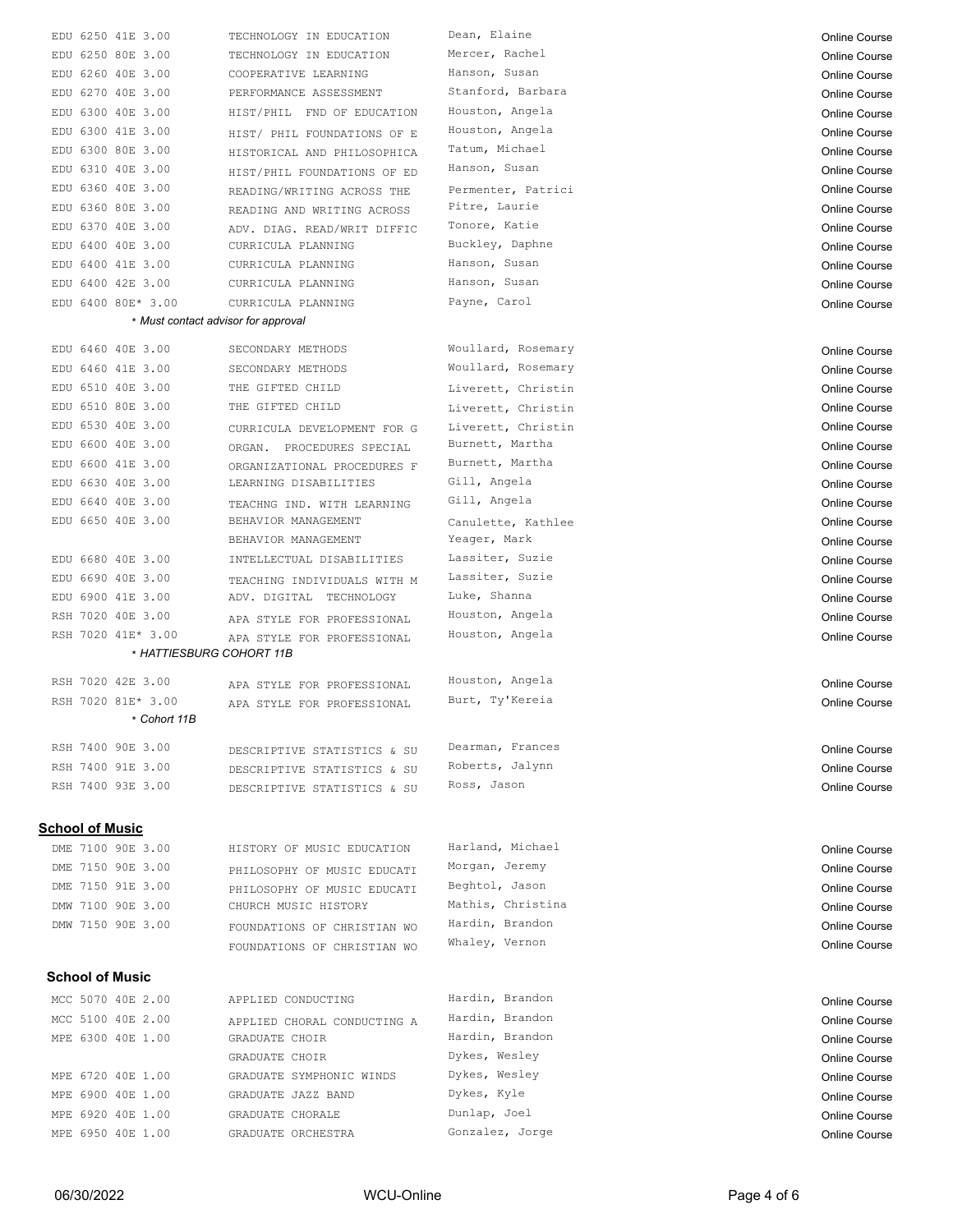| MPE 6950 40E 1.00    | GRADUATE ORCHESTRA          | Dahmer, Samuel    | <b>Online Course</b> |
|----------------------|-----------------------------|-------------------|----------------------|
| MPE 7300 40E 1.00    | GRADUATE CHOIR              | Hardin, Brandon   | <b>Online Course</b> |
|                      | GRADUATE CHOIR              | Dykes, Wesley     | <b>Online Course</b> |
| MPE 7310 40E 1.00    | INSTRUMENTAL CHAMBER ENSEMB | Bryan, David      | <b>Online Course</b> |
| MPE 7720 40E 1.00    | GRADUATE SYMPHONIC WINDS    | Dykes, Wesley     | Online Course        |
| MPE 7920 40E 1.00    | GRADUATE CHORALE            | Dunlap, Joel      | <b>Online Course</b> |
| MUB 6310 40E 1.00    | GRADUATE APPLIED FRENCH HOR | Nionakis, Peter   | Online Course        |
| MUB 6320 40E 1.00    | GRADUATE APPLIED TRUMPET    | Nionakis, Peter   | <b>Online Course</b> |
| MUB 6330 40E 1.00    | GRADUATE APPLIED TROMBONE   | Dykes, Kyle       | <b>Online Course</b> |
| MUB 6350 40E 1.00    | GRADUATE APPLIED TUBA       | Harris, Zachary   | <b>Online Course</b> |
| 7310 40E 1.00<br>MUB | GRADUATE APPLIED FRENCH HOR | Nionakis, Peter   | <b>Online Course</b> |
| 7320 40E 1.00<br>MUB | GRADUATE APPLIED TRUMPET    | Nionakis, Peter   | <b>Online Course</b> |
| 7340 40E 1.00<br>MUB | GRADUATE APPLIED EUPHONIUM  | Harris, Zachary   | <b>Online Course</b> |
| 6000 40E 3.00<br>MUC | RESEARCH AND WRITING IN CHU | Hardin, Brandon   | <b>Online Course</b> |
| 6040 40E 3.00<br>MUC | HISTORY OF CONGREGATIONAL L | McMillan, Jessica | <b>Online Course</b> |
| 7800 41E 2.00<br>MUC | FINAL PROJECT IN CHURCH MUS | Hardin, Brandon   | <b>Online Course</b> |
| 7850 40E 0.00<br>MUC | COMPREHENSIVE EXAM: CHURCH  | Hardin, Brandon   | Online Course        |
| 6310 40E 1.00<br>MUD | GRADUATE APPLIED PERCUSSION | Brown, James      | Online Course        |
| MUE 6160 40E 3.00    | SHOWCHOIR                   | Keeler, Antony    | <b>Online Course</b> |
| MUE 6180 40E 1.00    | DIRECTED STUDY              | Morgan, Jeremy    | <b>Online Course</b> |
| MUE 6210 40E 3.00    | INSTRUMENTAL CONDUCTING     | Dykes, Wesley     | Online Course        |
| MUE 6220 40E 3.00    | CHORAL CONDUCTING           | Dunlap, Joel      | <b>Online Course</b> |
| MUE 6330 40E 3.00    | ADVANCED WOODWIND TECHNIQUE | Dykes, Michelle   | Online Course        |
| MUE 6520 40E 3.00    | FOUNDATIONS AND PRINCIPLES  | Dunlap, Joel      | Online Course        |
| MUE 7220 40E 3.00    | ADVANCED CHORAL CONDUCTING  | Dunlap, Joel      | Online Course        |
| 7800 40E 3.00<br>MUE | RESEARCH PROJECT            | Morgan, Jeremy    | Online Course        |
| MUE 7850 40E 0.00    | COMPREHENSIVE EXAM: MUSIC   | Morgan, Jeremy    | <b>Online Course</b> |
| MUG 6300 40E 1.00    | GRADUATE APPLIED GUITAR     | Bryan, David      | <b>Online Course</b> |
| MUG 7300 40E 1.00    | GRADUATE APPLIED GUITAR     | Bryan, David      | <b>Online Course</b> |
| MUP 6300 40E 1.00    | GRADUATE APPLIED PIANO      | Murphy, Brian     | Online Course        |
| MUP 6300 41E 1.00    | GRADUATE APPLIED PIANO      | Mathis, Christina | <b>Online Course</b> |
| MUR 6990 40E 2.00    | GRADUATE RECITAL            | Roberts, Connie   | <b>Online Course</b> |
| MUV 6300 40E 1.00    | GRADUATE APPLIED VOICE      | Cox, Katrina      | <b>Online Course</b> |
| MUV 6300 42E 1.00    | GRADUATE APPLIED VOICE      | Ruggiero, Susan   |                      |
| 7300 40E 1.00<br>MUV | GRADUATE APPLIED VOICE      | Cox, Katrina      | <b>Online Course</b> |
| MUW 6310 40E 1.00    | GRADUATE APPLIED FLUTE      | Ruggiero, Susan   | <b>Online Course</b> |
|                      |                             | Dykes, Michelle   | Online Course        |
| MUW 6330 40E 1.00    | GRADUATE APPLIED CLARINET   | Myrick, Kenny     | <b>Online Course</b> |
| MUW 6340 40E 1.00    | GRADUATE APPLIED BASSOON    | Cameron, Wes      | Online Course        |
| MUW 6350 40E 1.00    | GRADUATE APPLIED SAXOPHONE  |                   | Online Course        |
| MUW 7310 40E 1.00    | GRADUATE APPLIED FLUTE      | Ruggiero, Susan   | Online Course        |
| MUW 7320 40E 1.00    | GRADUATE APPLIED OBOE       | Myrick, Kenny     | <b>Online Course</b> |
| MUW 7330 40E 1.00    | GRADUATE APPLIED CLARINET   | Dykes, Michelle   | Online Course        |
| MUW 7340 40E 1.00    | GRADUATE APPLIED BASSOON    | Myrick, Kenny     | Online Course        |
| MUW 7350 40E 1.00    | GRADUATE APPLIED SAXOPHONE  | Myrick, Kenny     | <b>Online Course</b> |
|                      |                             |                   |                      |

#### **School of Natural and Behavioral Sciences**

|                                  | Department of Criminal Justice and Forensics Science |               |               |
|----------------------------------|------------------------------------------------------|---------------|---------------|
| MCJ 6150 80E 3.00                | ADVANCED CRIMINAL INVESTIGA                          | McGee, James  | Online Course |
| MCJ 6300 80E 3.00                | LEADERSHIP                                           | Chaix, George | Online Course |
| MCJ 6500 80E 3.00                | HUMAN RESOURCE MANAGEMENT I                          | Pope, Karla   | Online Course |
| MCJ 6700 80E 3.00                | COMMUNITY SERVICE IN CRIMIN                          | Pope, Karla   | Online Course |
| MCJ 6750 80E 3.00                | INDEPENDENT STUDY AND RESEA                          | Pope, Karla   | Online Course |
| <b>Department of Mathematics</b> |                                                      |               |               |
| MAT 5900 40E 3.00                | TOPICS IN SCIENTIFIC COMPUT                          | Mooney, Amber | Online Course |

**Department of Psychology**